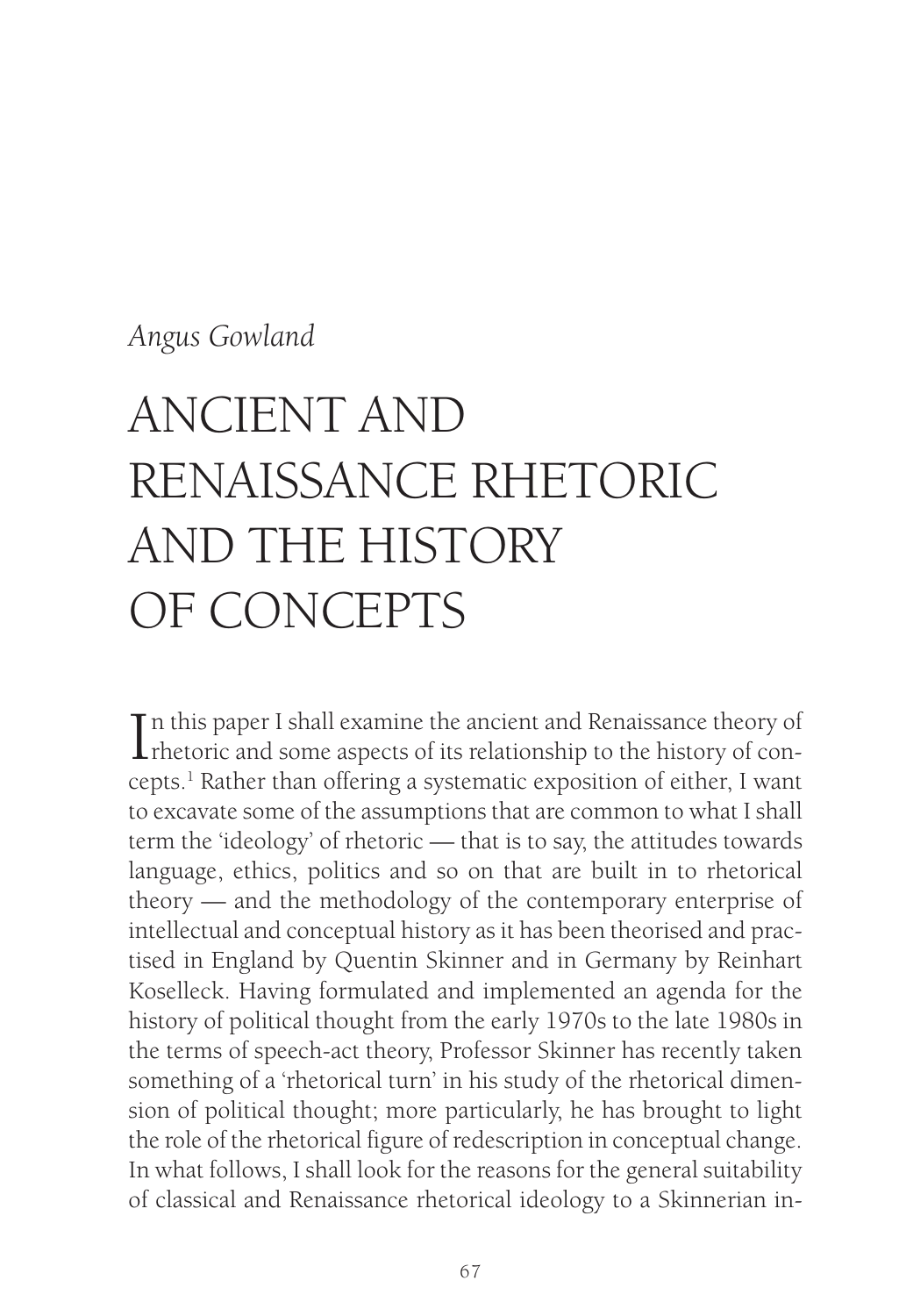tellectual history and a Koselleckian history of concepts, and then explore the more specific roles of redefinition and redescription in the process of conceptual change. It is my hope that drawing attention to the thinking behind classical rhetoric will help to underpin the case for the incorporation of a specifically rhetorical dimension to the history of concepts.

## The Ideology of Rhetoric

In his *'Art' of Rhetoric*, Aristotle makes one of the outstanding systematising contributions to the rhetorical traditions of antiquity and the Renaissance,<sup>2</sup> offering the first coherent intellectual justification for the role of rhetoric in public life.3 Aristotle defines rhetoric as "the faculty of discovering the possible means of persuasion in reference to any subject whatever".4 Rhetoric is concerned not with the substance of arguments, but rather with the principles of a practice geared towards the production of conviction (*pistis*) in an audience, achieved by the quality of persuasiveness in argument. The end product, then, is not persuasive speech, but a persuaded audience — it is a practice of transformation affecting the mind or the soul, what Plato calls in the *Phaedrus* 'psychagogy'.5 This is the force behind Aristotle's classification of rhetoric as a *techne*, a term rendered in the Latin tradition of antiquity and the Renaissance by *ars*, which designates an activity of 'making' or 'producing' as opposed to knowing or doing: 'art' or 'craft' rather than science, *techne* "deals with bringing something into existence".6 Because it produces a persuaded audience, rhetoric is unmistakably pragmatic in its attention to the usefulness of different kinds of persuasive strategies. It provides a kind of mechanics of argument, seen most clearly in the elaborate system of rhetorical or dialectical topics. For Aristotle, the topics are a series of logically grounded points of view from which a question may be approached, with a view to the discovery of persuasive arguments; in Cicero's simplification, they are the *loci communes* or 'common places' where such arguments are found. For example, one way to produce a good argument about a subject, according to the system of topics, is linguistic — to investigate its etymology, conjuga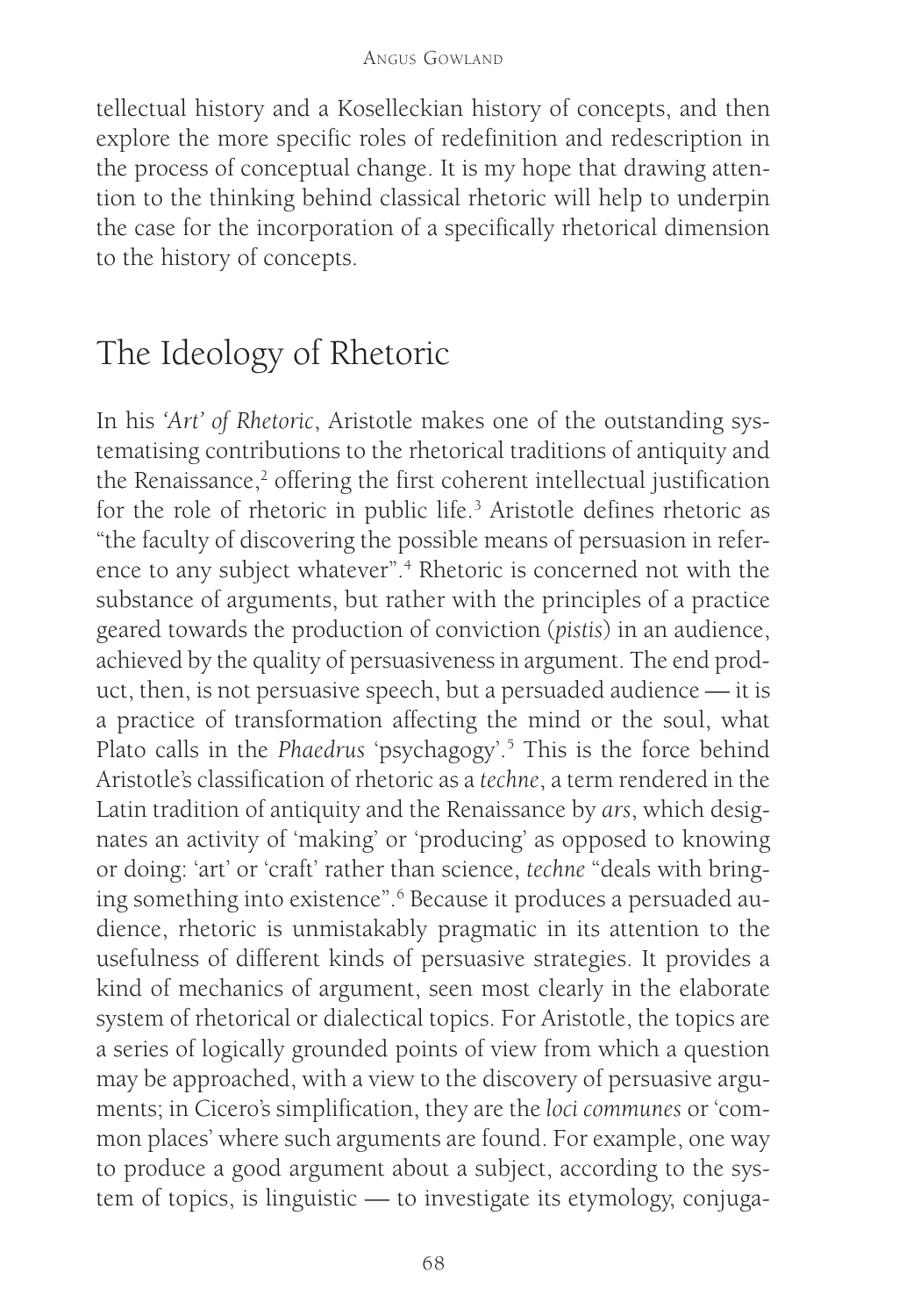tions (words etymologically related), and equivocations (improper usages or ambiguities). It seems likely that Koselleckian onomasiology and semasiology may be traced back to this ancient rhetorical-dialectical heritage.

The pragmatic character of rhetoric, its instrumentalist ideology, is not of course Aristotle's invention. Indeed, in his well-known attack on the rhetoric of the sophists in the *Gorgias* Plato takes exception to the fact that it "cares nothing for what is best", i.e. the truth, but rather concerns itself with the manipulation of the audience by dangling "what is most pleasant for the moment" before them.<sup>7</sup> Part of Aristotle's response is to say that to condemn rhetoric outright is at best naïve and at worst deceptive. As he says, everyone uses rhetoric, for "all, up to a certain point, endeavour to criticise or uphold an argument, to defend themselves or accuse."8 More specifically, Aristotle retorts that although rhetoric is designed to be dogmatically neutral, technically indifferent to the truthfulness or otherwise of the content of the argument to which it is attached, this does not imply that the orator is absolved of moral or philosophical responsibility for the content or effect of his argument.<sup>9</sup> Rather, if someone succeeds in persuading the audience by means of an immoral or untrue proposition, it makes more sense to blame the person than the persuasiveness of the argument. In other words, one of the attitudes built in to the theory of rhetoric is an emphasis and concentration on the instrumentality of discourse or language, which carries an implicit distinction between rhetoric considered as a system and the rhetor as a morally accountable user of that system. In cases of dangerous driving, we blame the driver, not the car.<sup>10</sup>

A second characteristic of rhetorical ideology is closely related to its instrumentality, but immediately stems from the nature of the subject matter on which rhetoric is properly brought to bear. Working within an Aristotelian epistemological framework, classical and Renaissance writers are generally in agreement that there is little to be gained from applying rhetorical argumentative methods to the domain of scientific investigation, since the ends of science and rhetoric are different (science instructs, whereas rhetoric persuades)<sup>11</sup> and the nature of the knowledge to which they relate is distinct. As Aristotle says, "no one teaches geometry" with rhetoric. In contrast to the objects of scientific investigation, the problems for which rheto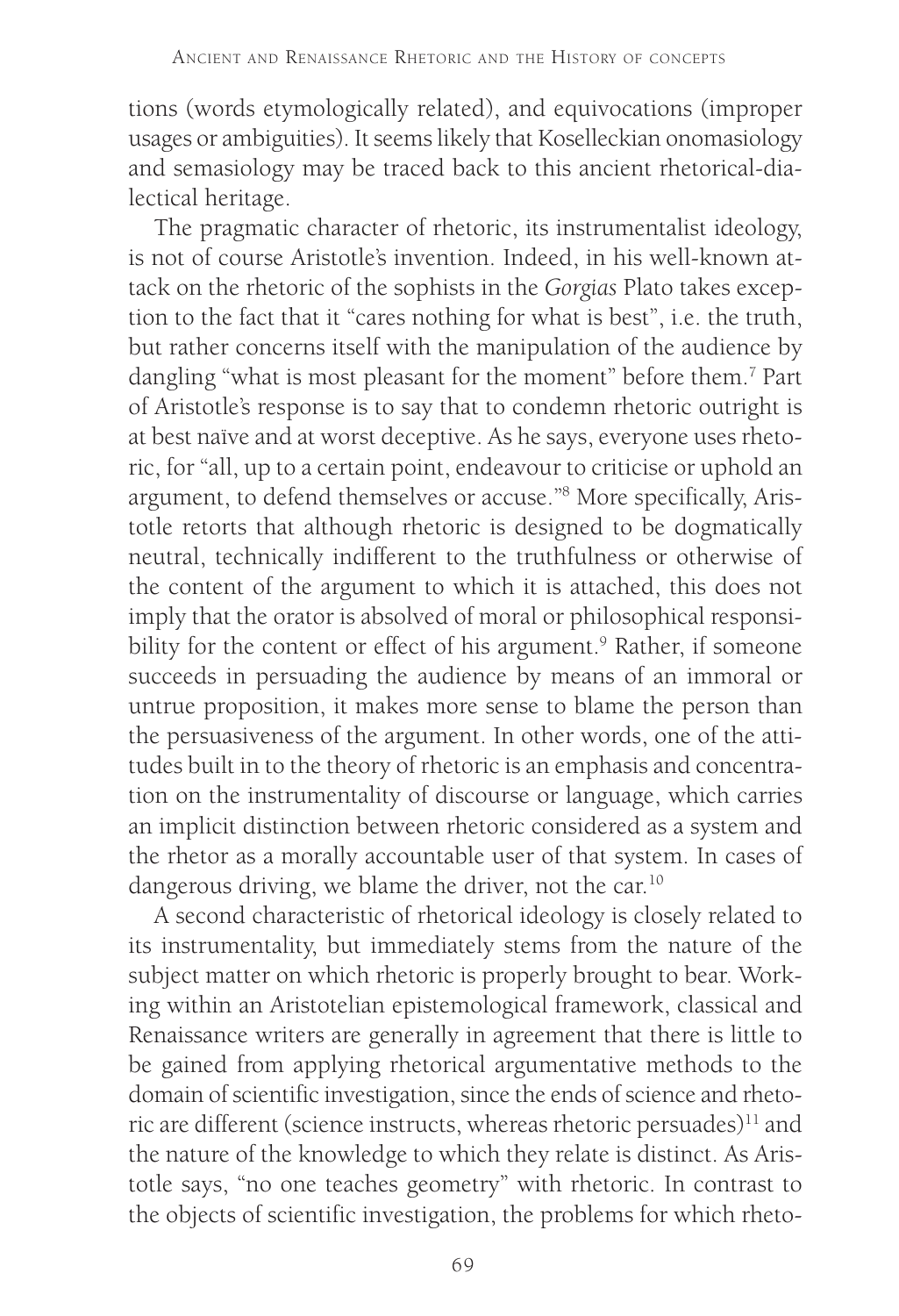ric is appropriate or useful are those "about which we deliberate", which admit of solutions that are not certain, but only probable, or which may command assent through plausibility.<sup>12</sup> According to disciplinary categories commonly elaborated in the early modern period, such are the questions arising in the domain of *philosophia practica*, which includes moral philosophy and politics.<sup>13</sup> Since these are practical, particularistic and by nature imprecise, rather than speculative, scientific, or universalist categories of inquiry, reasoning must be supplemented by rhetoric in order to make one's argument truly effective. However, as a consequence of the inherent uncertainty of the matter under discussion, rhetoric must theoretically enable one to prove opposites or argue both sides of a case.<sup>14</sup> For, as the Stoic Zeno suggests, if there are not two sides to the question then there can be no need to deliberate on it, and it would be possible simply to demonstrate conclusively that one side is right or true. It is impossible, therefore, to have two valid arguments from true premises to opposite conclusions.15 This important postulate, originating in the *dissoi logoi* (two-fold arguments) of the sophists, gives rise in the Roman rhetorical tradition to the argument *in utramque partem*, a technique which becomes one of the standard procedures in an early modern rhetorical education.<sup>16</sup>

The important point is that because they deal with uncertain problems, rhetoricians are technically committed to the potential reversibility of any proposition and therefore, implicitly, to the idea that no rhetorical argument is *ex hypothesi* uncontestable. This commitment is accentuated by two institutional factors. The first is the agonistic format in which rhetoric originates. In the deliberative and forensic *genera,* rhetorical argument is designed to win the case by persuading the audience of the merits of one's own standpoint, but also by undermining an opponent's case. Destroying the opposition, seen in arguments of *destructio,* or *restructio sive subversio*, forms an integral part of the rhetorical enterprise.17 The *narratio*, the section of speech where the orator ostensibly states the facts of the case, is actually the place where, as the *Ad Herennium* puts it, he can "turn every detail" to his advantage "so as to win the victory."18 Certain topics are identified as particularly vulnerable to attack: Aristotle notes that definitions of things are the easiest to undermine, and Cicero, Quintilian, and the author of the *Ad Herennium* (drawing examples from Aristo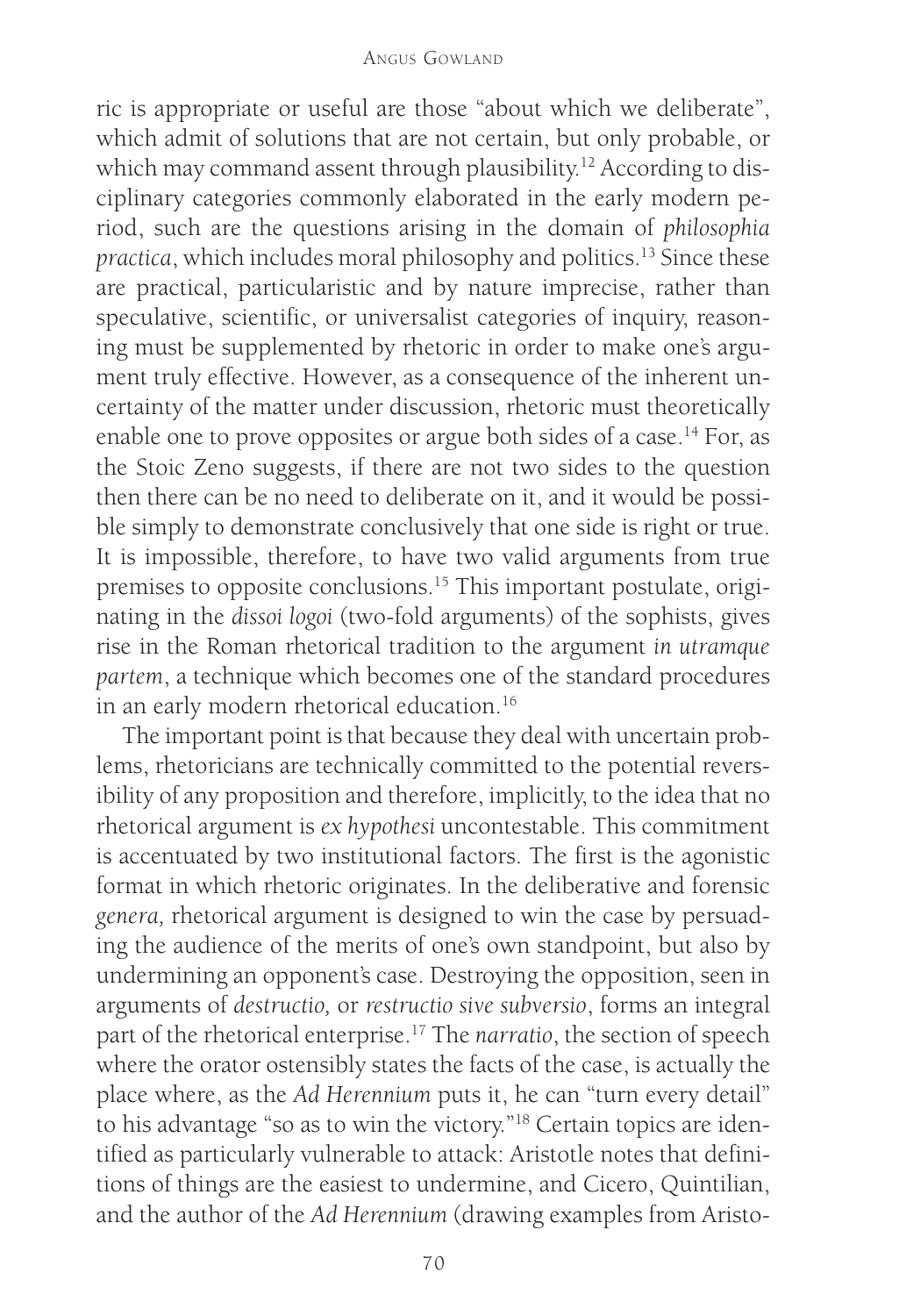tle) all pay close attention to the kinds of argument that can be employed to manipulate definitions in one's favour.<sup>19</sup> In other words, definition is treated by rhetoric as a 'move' in a persuasive 'game' rather than a logical procedure — something made plain in the *Ad Herennium* by the placement of its discussion of *definitio* in between the manifestly stylistic figures of *gradatio* and *transitio*. <sup>20</sup> There is surely an echo of the rhetorical emphasis on the localised heuristic function of definition and the perception of its fragility in Nietzsche's famous dictum "only something which has no history can be defined". More generally, it is an intuition inherent in rhetorical agonism that "If a shrine is to be set up, a *shrine has to be destroyed*: that is the law — show me an example where this does not apply!"<sup>21</sup>

The second institutional factor sharpening the classical and Renaissance rhetorician's commitment to the contestability of argument concerns the audience. As opposed to the probability or certainty achieved through dialectical or demonstrative-scientific techniques, insofar as rhetoric is distinctive it is concerned with plausibility: the qualities which will command the assent of the audience. Aristotle states in the *Rhetoric* that whilst ideally the listener should be convinced by arguments that are purely logical demonstrations, an eloquent style which stirs (and therefore manipulates) the emotions "is of great importance owing to the corruption of the hearer".22 This teaching provides a distinctive emphasis on emotional affectivity in both Roman and Renaissance rhetoric.<sup>23</sup> It is not just because of the insufficiency of unaided human reason in the uncertain territories of morality and politics that rhetorical persuasion is necessary. Because audiences often consist of people who are bored, too busy or distracted to concentrate properly, or simply stupid, the rhetorician must capture their attention with an attractive style and give them the pleasure that they seek. In other words, in a somewhat circular fashion, rhetoric incorporates a conception of its audience that assumes its susceptibility to the surface pleasures of linguistic ornament, and its ignorance of subterranean trickery, in order to justify its recourse to these very techniques.<sup>24</sup>

It seems to be neither a distortion nor an exaggeration to describe this nexus of rhetorical doctrines, methods, and characteristics as entailing (in modern terminology) an implicit commitment on the part of the rhetor in his or her use of language to contingency — the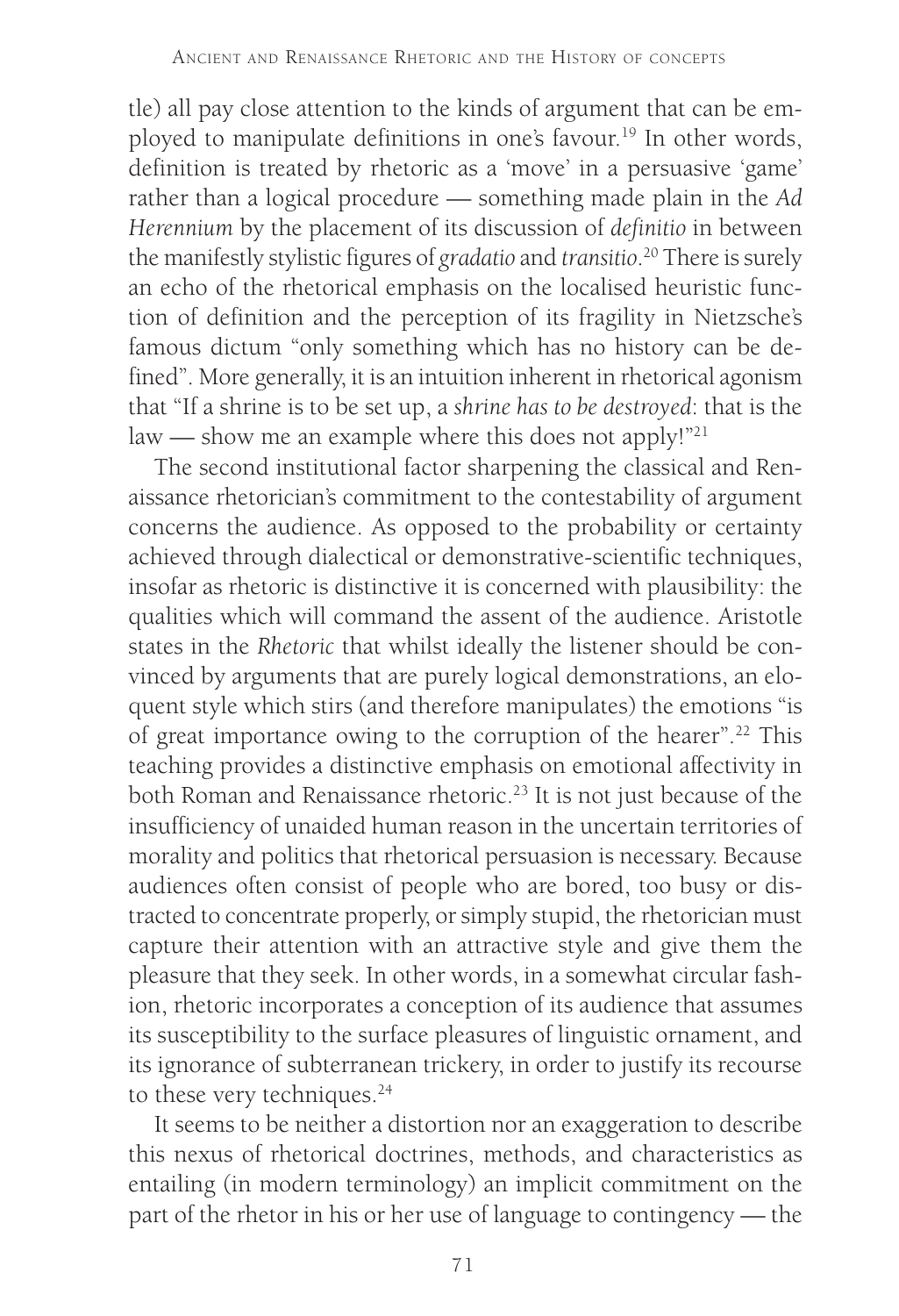#### ANGUS GOWLAND

perception that things may always be said to be otherwise, or else described in ways that are incommensurable — but also to contestability — the admission that disagreements will necessarily be endemic to the subject matter under discussion. Furthermore, these commitments are themselves the legitimate source of the most effective weapons in the rhetorician's arsenal. Is it not possible, then, to speak of the weapon of desubstantialised language in rhetoric?

Turning to the contemporary practice of the history of ideas or concepts, it is quite apparent that this rhetorical emphasis on the instrumentality, contingency, and contestability of discourse correlates closely with two guiding principles of Professor Skinner's enterprise. The first is the Nietzschean perspectivist principle, that just as ideas or concepts change over time, so they will never provide any Archimedean point from which to grasp the world as it is in itself. The second is the Wittgensteinian principle which states that a concept's use in a specific historical and linguistic context forms an indispensable part of its meaning. In this second respect I can see no significant rupture between Skinner's earlier method, formulated in the terms of Austinian speech-acts and linguistic contextualism, and his more recent focus on the rhetorical dimension of intellectual history. According to both approaches, concepts or ideas are historically determined, are subject to continual revision and transformation, and can have no autonomous history — their history must be in an important sense a rhetorical history of things done with them. There is, therefore, a broad translatability between Austinian illocutionary acts and rhetorical uses of a concept in argument.25 Rhetoric's rigorous dogmatic neutrality, its disregard of the truthfulness of the matter of argument, here becomes a positive quality for the historian. Rather than offering a wholesale explanatory theory of intellectual history, it provides instead a variety of means of conceptualising the strategies employed by historical agents to make *their* concepts perform their designated tasks within language. Moreover, rhetorical analysis has one distinct advantage over modern theories of linguistic action in that it can provide not only explanations of uses to which concepts have been put, but also — more importantly for someone seeking to explain the intentions of historical agents — a more fully historicised basis for the comprehension of these uses in terms which would have been understood by these agents.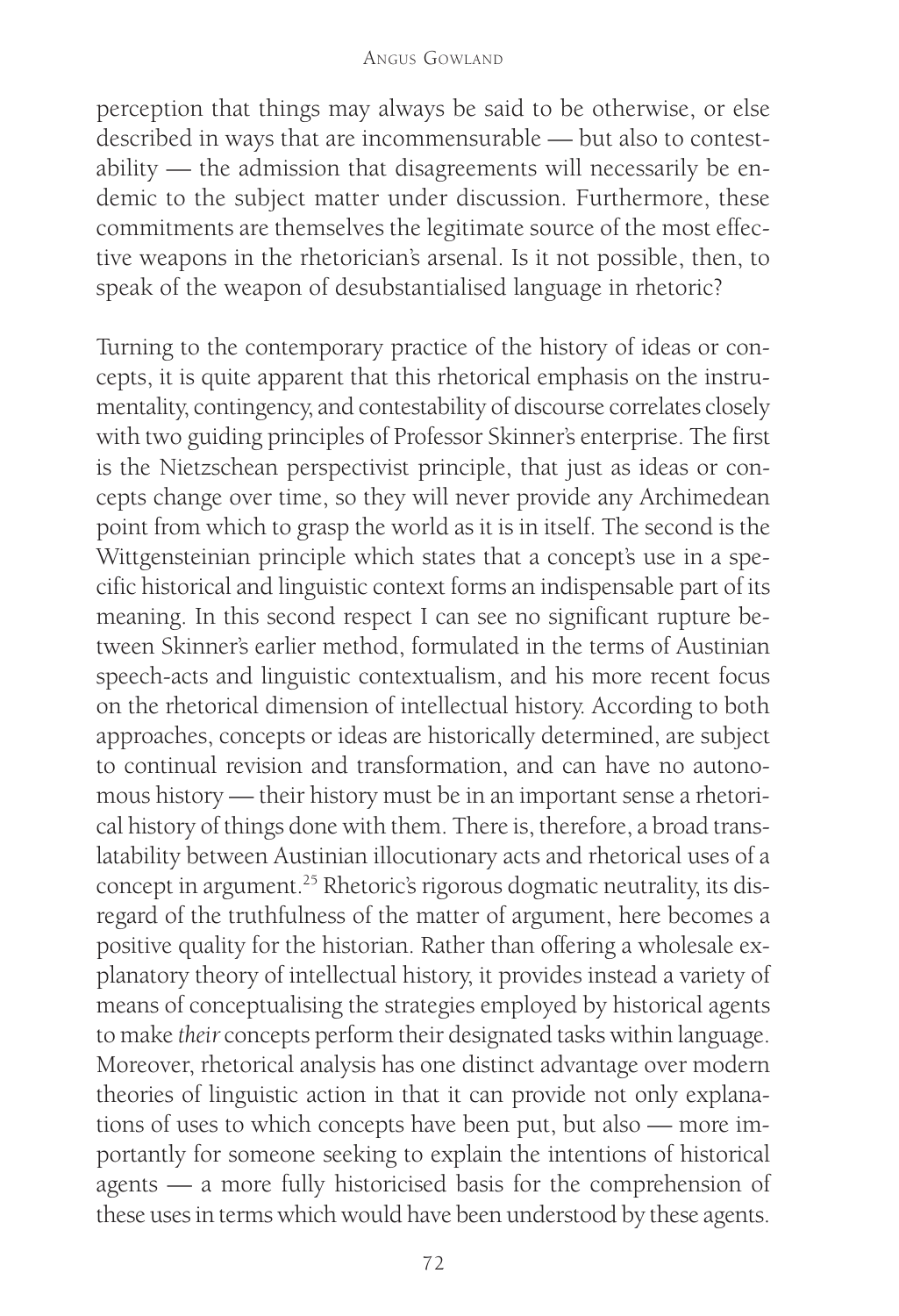If a political theorist has been using rhetorical tools — and all the signs are that rhetoric's status at the centre of school and university education was generally undisputed until the beginning of the eighteenth century at the earliest<sup>26</sup> — then it makes straightforward methodological sense for us to begin our explanations in the terms of these tools.

More broadly, it is worth considering the relationship articulated in classical and Renaissance philosophy between rhetoric on the one hand and ethics and politics on the other. Reacting to the Platonic critique, Aristotle rehabilitates rhetoric by integrating it fully to ethics and politics. According to the *Nicomachean Ethics*, all moral or political choices are 'deliberated desires', which properly involve not simply the logical calculation of consequences, but emotions such as fear and anger. If we choose to go to war, according to this view, these emotions have an inevitable and legitimate place in shaping our decision.27 Since a knowledge of rhetoric is concerned with the emotions as well as the virtues — and consequently with their proper place in collective thinking — rhetoric is therefore, he says, "an offshoot" of the theoretical discipline of politics.<sup>28</sup> The notion that rhetoric has a legitimate, even necessary place in ethical and political inquiry and practice is another of Aristotle's legacies for classical Rome and the Renaissance. As part of this legacy, the ethical virtue of *phronesis* (rendered in Latin by *prudentia*) — the practical reason manifested by the ability to make good decisions in circumstances of uncertainty — is not based on abstract universality like its Kantian counterpart, but is comprised by a particularistic attention to what is reasonable or plausible in any given situation, as well as to the historical tradition which shapes that situation.<sup>29</sup> In rhetorical terms, in order to make our argument about politics or ethics plausible, it should be framed in the terms understood by the audience, use examples with which they are familiar, and take into account the particular virtues and emotions which they collectively value. These are known as endoxic proofs, based on commonly held beliefs. It is crucial, however, that our political or ethical arguments are always rhetorical in that they seek to persuade an audience of the merits of our point of view.

My point is not to argue for a neo-Aristotelian or neo-classical conception of politics, but rather that in the notions of plausibility,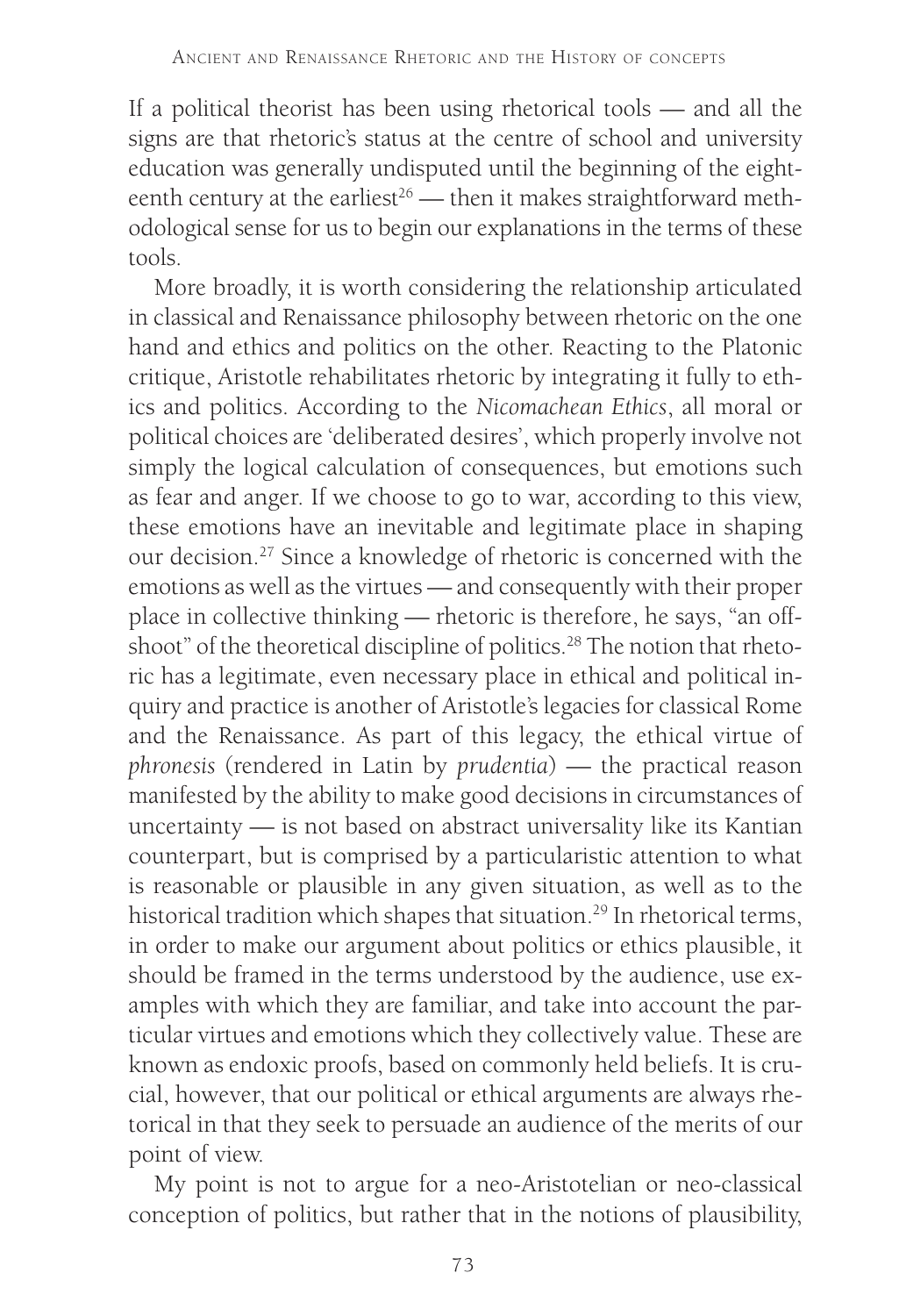endoxic proof, and the emphasis on the rhetorical dimension of all political and ethical argument there is something valuable which (consciously or not) has been incorporated to the contemporary investigation of political or social ideas or concepts. The methods of Skinner and the 'Cambridge school' may be characterised as rhetorical in their attentiveness to linguistic and sociopolitical contexts, which enable and constrain the use of particular ideas in particular ways, by agents who make them plausible or endoxic to their historical audience. But the ultimate purpose of this kind of inquiry as with *Begriffsgeschichte* — is also rhetorical on a larger scale. By drawing attention to the fluctuation of the meanings and uses of concepts throughout historical time, these enterprises are simultaneously, if for the most part implicitly, exercises in political or social rhetoric which seek to persuade us that the meanings which we attribute to concepts, and the uses to which we put them, are themselves historically contingent; that because their meanings are historically determined they are only ever plausible or endoxic to the 'audience' which holds them; and that we ourselves, who are enabled or constrained by our concepts, may act to make them otherwise — perhaps rhetorically. Rhetoric, then, not only has a place in politics, but also in the historiography of social and political thought. In this way, it may be said to underlie the process by which our thought gets outside the objects it examines, thereby enabled to contribute to a larger project of *Ideologiekritik* seeking to dispel historical illusions of conceptual necessity.30

### Redefinition, Redescription and Conceptual Change

The coincidence of the contestable status of language in classical and Renaissance rhetoric and the explicitly historicised view of ideas or concepts articulated by Professors Skinner and Koselleck enables us to articulate the strategic activity of political theorising in specifically rhetorical terms. One common theoretical strategy, also clearly a rhetorical 'move', is the definition (or re-definition) of key terms or concepts. As we have seen, built in to the system of classical rhetoric is an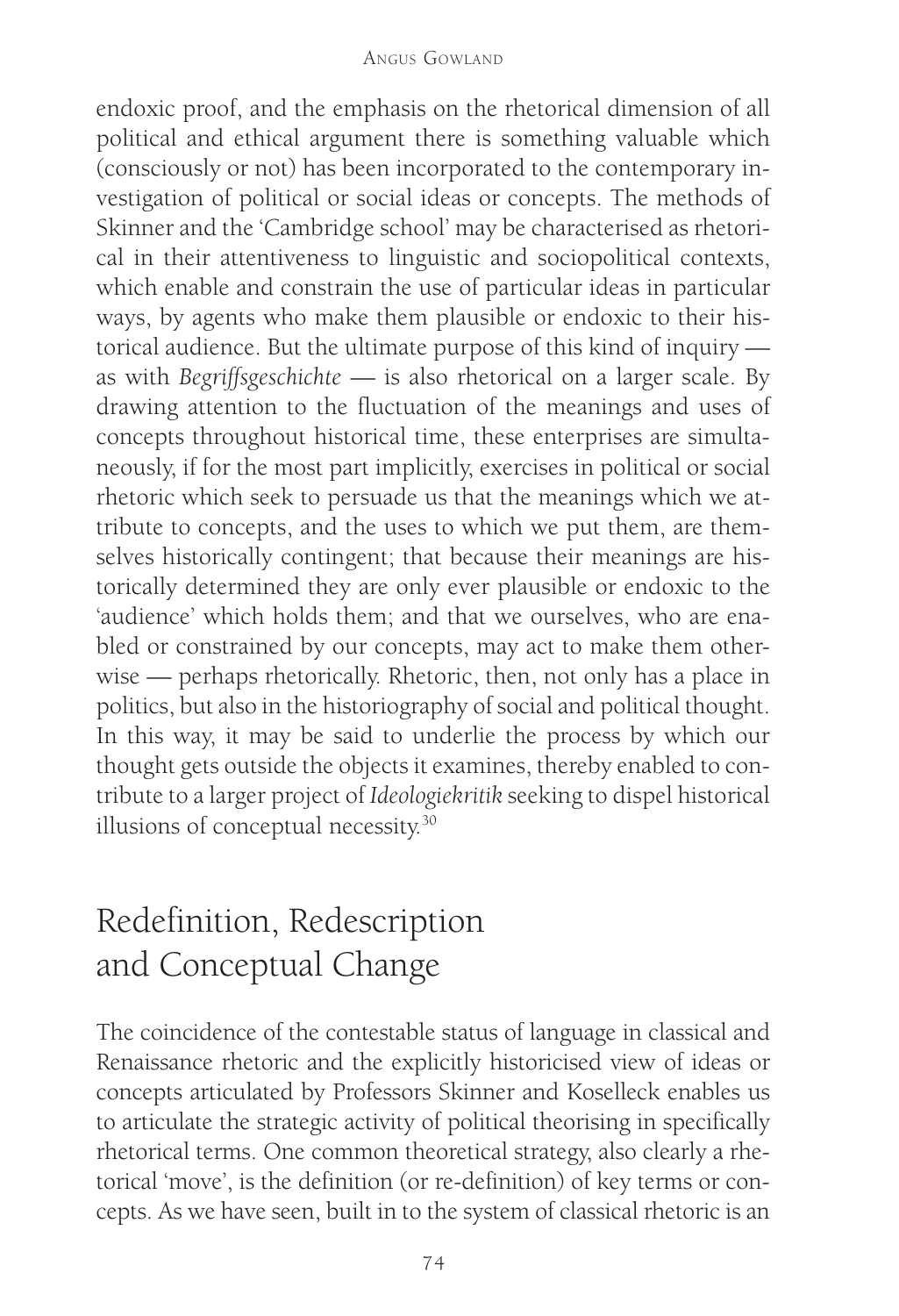underlying assumption of the contingency of definitions, and it is this assumption which facilitates re-definition. On the other hand, the very effectiveness of this 'move' depends, ironically, upon the audience's tendency to *overlook* the contingent character of definitions, and so its persuasive capability rests upon a deception. This is in accordance with the general principle that rhetoric should cover its tracks in order to be effective; but we should also note that this technique is parasitic on Aristotelian scientific method, in which a proper definition (a statement of 'essential nature', *ousia*) is the indispensable first step and therefore the basis of a logically demonstrative proof.31 In ancient and Renaissance pathology, for example, it is a commonplace that there can be no understanding of a disease without a logically secure definition of that disease.<sup>32</sup> And it is of course because of this traditional scientific weight carried by the concept of definition that Hobbes proposes in the *De cive* that we must commence analysis of ethics by first defining our descriptive terms in ways that accord with common usage and avoid ambiguity.<sup>33</sup>

However, there is a final twist, because if defining or redefining a concept may help the orator to settle controversies about the description of things, nevertheless he must not only tailor his definition to the requirements of his larger argument, but also retain an awareness that his definition must counteract that offered or assumed by his opponent.<sup>34</sup> Contingency thereby returns as a function of institutional agonism. In fact, because there is a significant degree of persistence in the concept of definition across the centuries,<sup>35</sup> this double use of the concept definition — as a logically conclusive procedure, but also as a rhetorical tool or weapon which derives its utility as a manoeuvre from the inevitably contingent nature of all such definitions — still thrives in political theory. To take a very recent example, Ronald Dworkin argues in his *Sovereign Virtue* that some liberal theorists (like Berlin and Rawls) have mistakenly assumed that we must choose between liberty and equality because they have overlooked the fact that "equality is a contested concept", and that "people who praise or dispraise it disagree about what they are praising or dispraising". Dworkin is scoring points against his opponents here by assuming what I would call a rhetorical stance according to which the crucial concept of equality is, as it were, definitively undefinable. However, he abandons this stance by going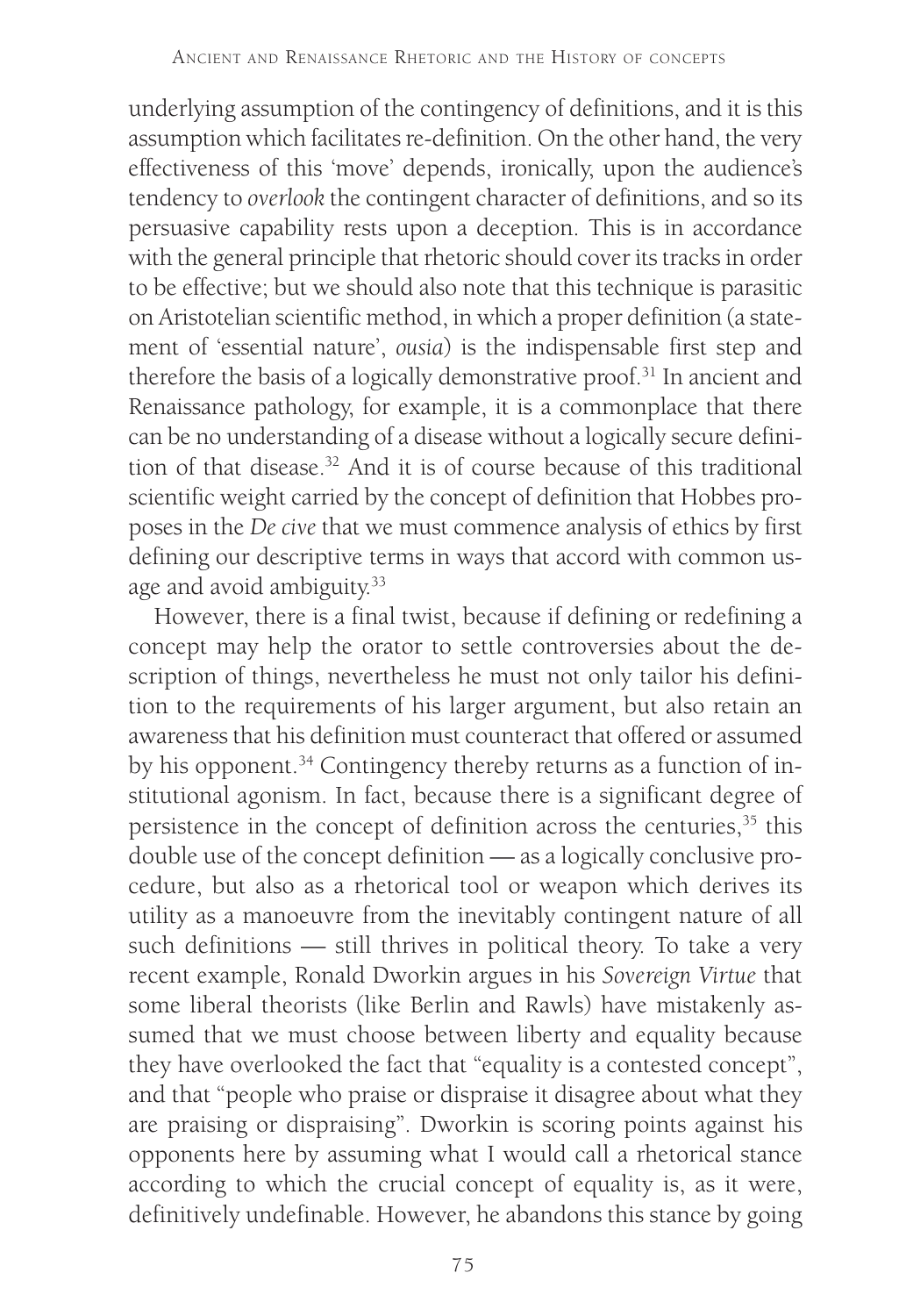#### ANGUS GOWLAND

on to substitute his own definition, a standard of "equal concern" that a government must have for all its citizens for it to be legitimate.36 A rhetorically-minded sceptic, naturally distrustful of the ideological role of the legislative language of definitions in political theory, may be tempted to ask why 'equality' can be a contested concept when that of 'equal concern' — which on the surface at least appears to contain the concept of equality — cannot. That, however, is a matter for Dworkin's opponents.

The strategy of redefinition is clearly a function of the broad rhetorical assumption of the manipulability of concepts through language, and falls into the category of manoeuvres which achieve their effects by what Quintilian calls substitution of *verbum pro verbo*. Insofar as this technique operates primarily in the domain of language, however, its persuasive capabilities are limited. It is a central doctrine of Roman rhetoric that the most effective eloquence derives from a proper conjunction of *res* and *verba*, and that of the two *res* must always take priority in shaping argument. This teaching is undisputed by Renaissance writers, and is well exemplified by Cato's dictum, endlessly quoted throughout the sixteenth century, "*rem tene, verba sequentur*". As Quintilian says, "the best words are essentially suggested by the subject-matter, and are discovered by their own intrinsic light."37 More persuasive, then, is argumentation which involves the substitution of *res pro re*, an alteration of the range of reference of a word. This may be effected by the figure of redescription, which typically involves the contestation of an existing evaluation of an action, object, word or idea, and its subsequent reappraisal in different, usually opposite, terms.<sup>38</sup> Because it is specifically tailored towards an alteration of moral status, redescription in its most straightforward exemplification entails persuading one's audience that what has been previously valued as morally good should in fact be properly accounted as bad, or *vice versa*. However, redescription may also be involved more subtly in extenuating an alleged vice, diminishing the force of an argument that alleges viciousness, or conversely in amplifying the force of one attributing virtue. And since what is vicious stimulates negative emotions (contempt, hatred), and what is virtuous provokes positive ones (love, admiration), the calculated rhetorical affect is a modification of the audience's emotional attitude towards the object thus redescribed.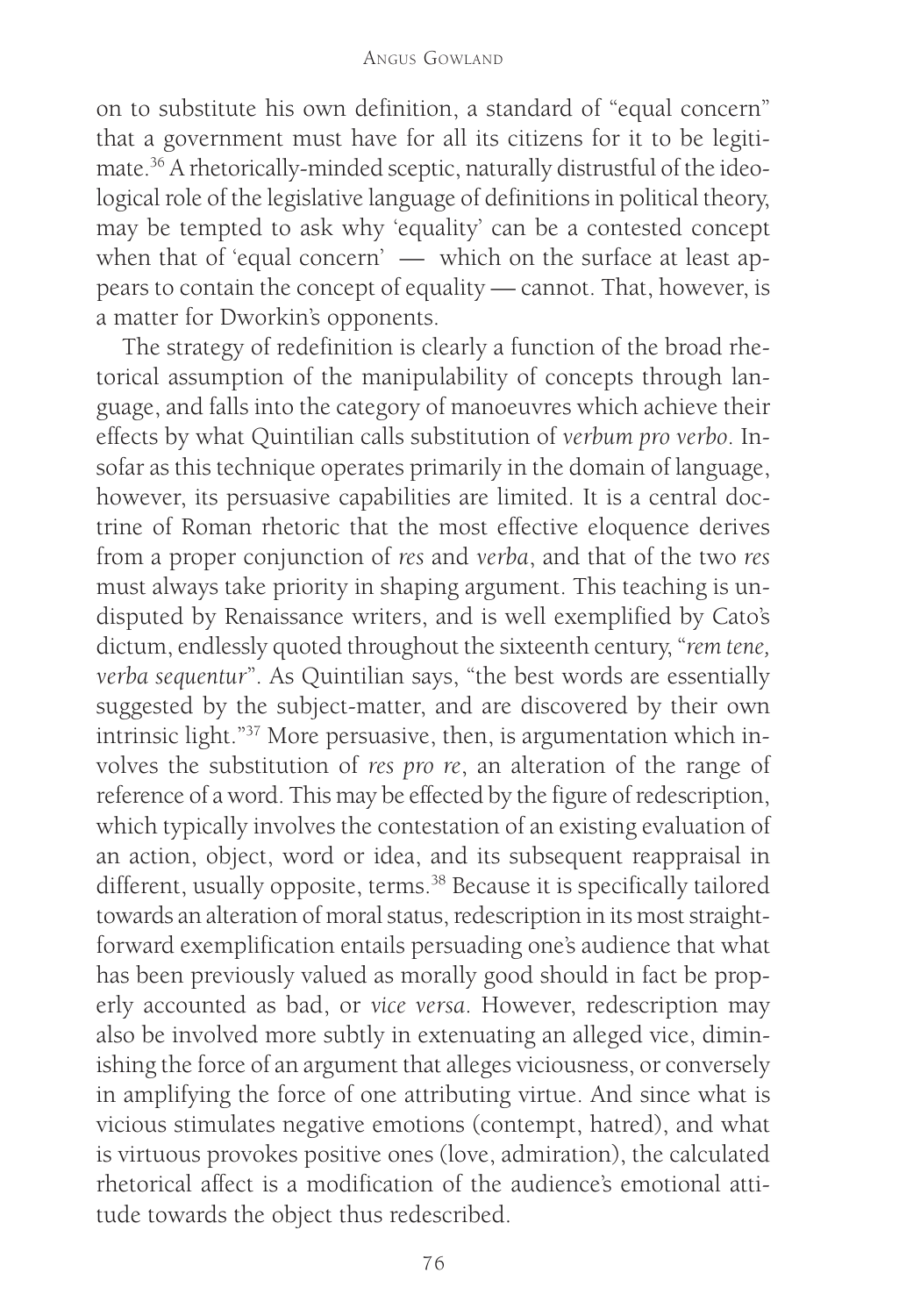The effectiveness of redescription stems from a number of doctrines common to classical and Renaissance conceptions of rhetoric and philosophy. In the first place, the Aristotelian axiom which locates virtue topologically at a mid-point or mean between extremes implies that the two are often in close proximity on the ethical spectrum, and that the distinction between them can easily be confused, or indeed manipulated by the orator. Second — and this seems to be an insight on the part of the classical rhetoricians which remains true today — is the fact that description is frequently also moral evaluation, either explicit or implicit, and that many of the terms employed by descriptive language are shared by those of evaluative language. If we recall, then, that rhetoric is appropriate to inherently uncertain questions and draws on the audience's 'corrupt' susceptibility to emotional manipulation, redescription draws on a conception of ethics which is characterised above all by ambiguity, and on a conception of the audience whose judgements will to a large degree be determined by their emotional responses to the moral qualities they perceive to be attached to an object.

It is of course unsurprising that from antiquity onwards there has been considerable resistance to and criticism of the idea that morally evaluative terms can be manipulated by the rhetor at will, since it conjures up a world of moral arbitrariness, and consequently political corruption and anarchy: every discussion of virtue and vice is doomed to be a perpetually unresolved argument *in utramque partem*, and so the character of every political action is always in dispute.<sup>39</sup> Indeed, many of the rhetoricians of antiquity and the Renaissance are aware of the dangerous implications attending such strategies, which seem to have such blatant disregard for the notion of a substantial, comprehensible, and unitary ethical truth. In the second edition of his *Garden of Eloquence*, for example, Henry Peacham condemns redescription because it "opposeth the truth by false tearmes and wrong names".40 Generally, however, they have recourse to the Aristotelian distinction between rhetoric as a technical, neutral system and the morally accountable user of that system. If vice is confused with virtue, we should blame the orator. $41$ 

This distinction is crucial for understanding not only why rhetoricians are able to advocate the use of what they realise are potentially unethical techniques, but also, by extension, why authors who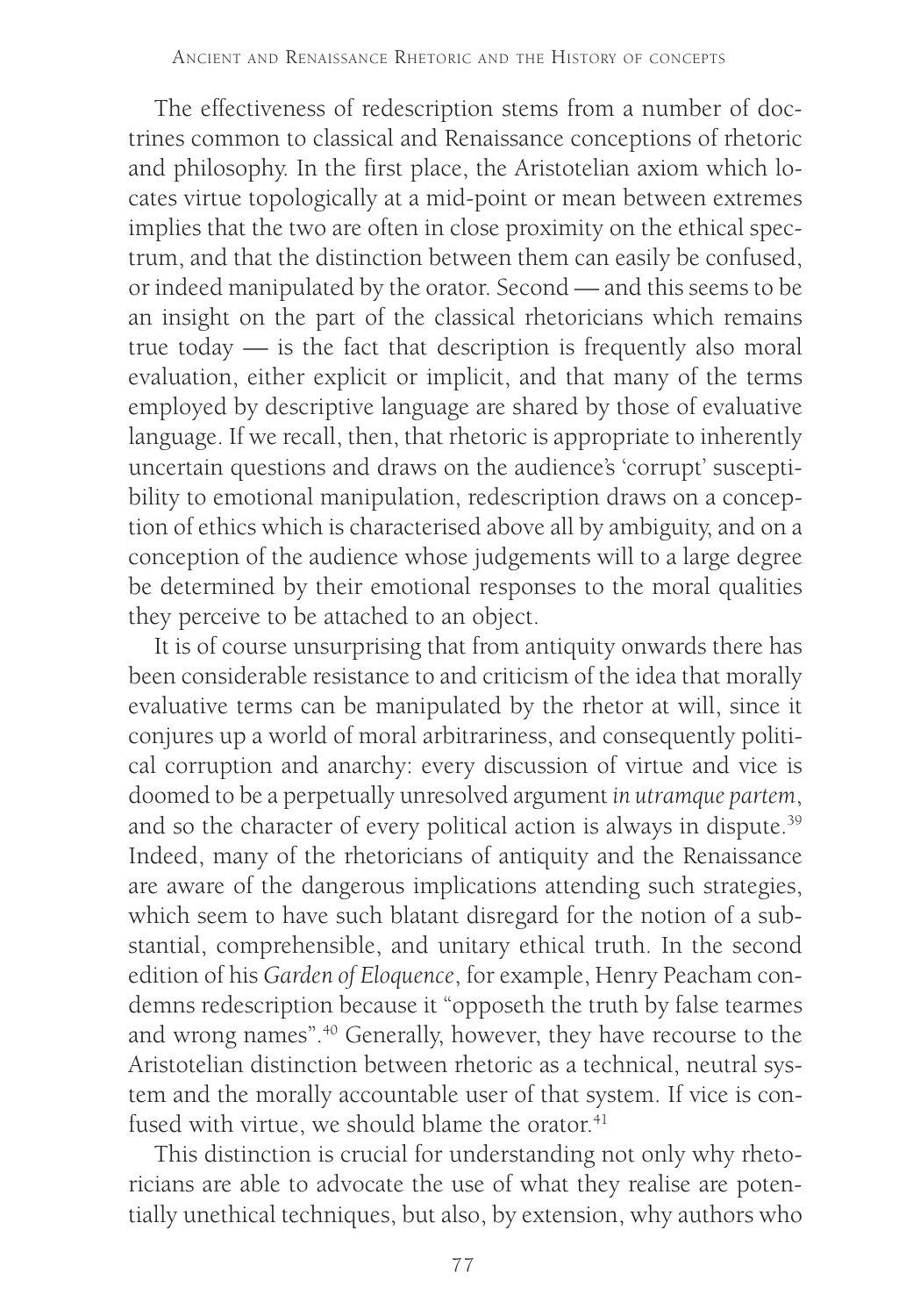do not profess a belief in the essential moral ambiguity of actions or universal moral arbitrariness feel free to use them. To implement redescription as a localised technique to undermine a particular doctrine is to take advantage of the rhetorical insight about evaluative language as it relates to a specific instance, but not necessarily to advocate the universal application of this insight. In Skinner's wellknown example, when Machiavelli redescribes the 'princely' virtues of clemency and liberality as the vices of laxity and ostentatiousness, he does not try to deny that some unequivocally cruel actions are rightly regarded as vicious, even if they may well be useful to a ruler.<sup>42</sup> Obviously, in any concrete political situation, to draw a universal conclusion from the premises of redescription — to go on to argue that all evaluative terms are arbitrary — would violate the principle that rhetoric should cover its tracks.43 It would be an unsuccessful rhetorical move that would leave the opponent the easy retort that therefore one's own description is equally arbitrary.

However, it is precisely by exposing and adopting the underlying ideology of rhetoric, by uncovering its tracks, that we may see how redescription may provide a model for understanding shifts in normative vocabulary and therefore a rhetorical mode of conceptual change. By uncovering the mechanics of the moves attempted by historical agents, shown to be transforming inherited traditions of describing particular actions or ideas, such a mode can avoid the reduction of conceptual change to shifts in extra-linguistic structural forces, whilst taking as its starting point the intellectual and linguistic contexts which both enable and constrain the nature of the moves available to a theorist in a given historical situation. This rhetorical mode can also avoid explanations of conceptual change in which ideas or concepts appear to have a life of their own, independent of their usage by agents — I am here thinking not only of Lovejoy's approach but also that of Foucault in *The Order of Things* — instead offering a picture in which ideas are only transformed when they are put to a particular use.

For these reasons, I think that rhetorical explanations of conceptual change may well be fruitfully incorporated into the grand Koselleckian project of writing the history of concepts. However, there are limits to the utility of examining how concepts have been transformed by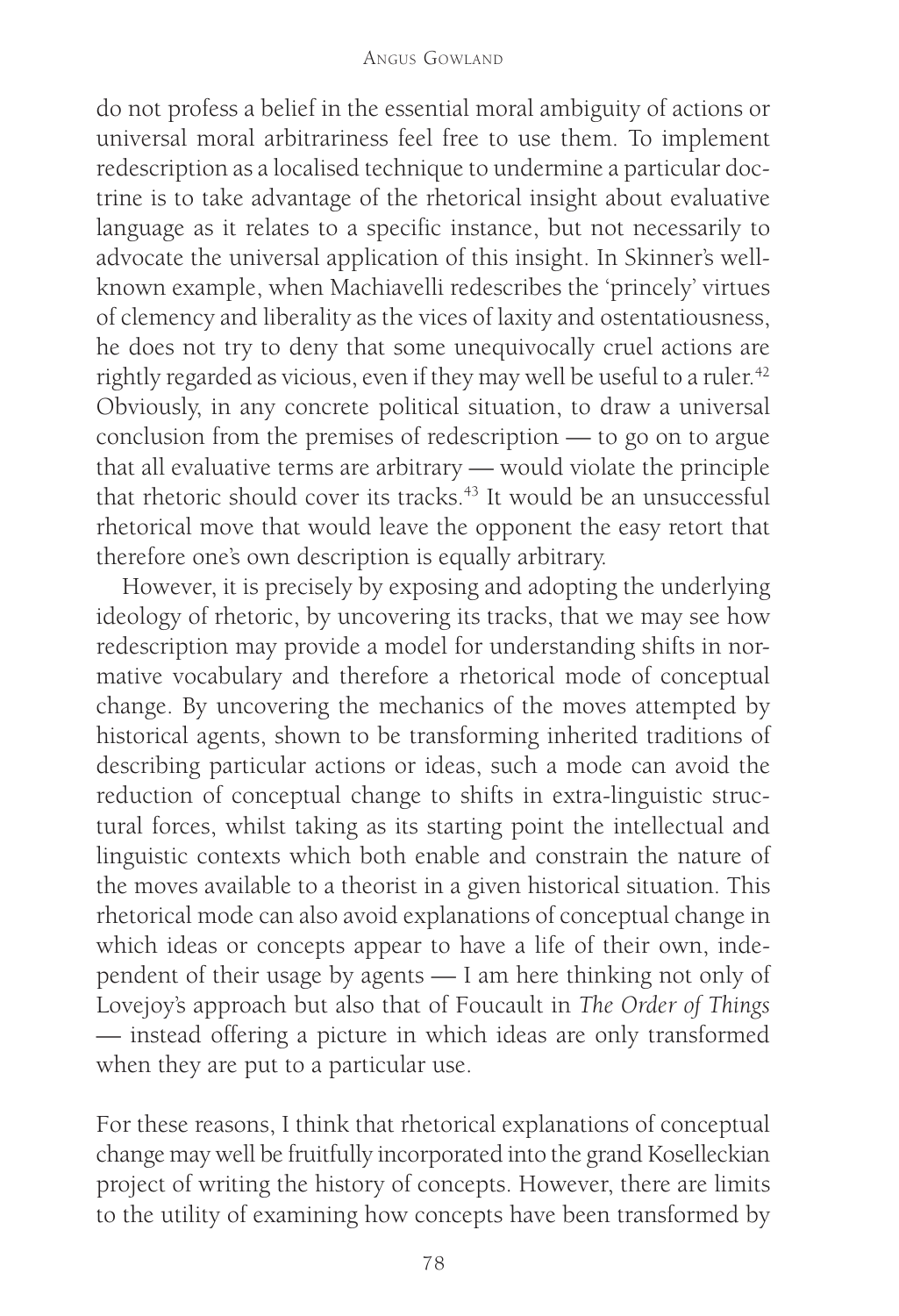redescription. Most obviously, rhetorical redescription occurs on the micro-level, in very particular and localised circumstances, but to connect such theories with the macro-level explanations with which *Begriffsgeschichte* is also concerned will present considerable difficulties.<sup>44</sup> Consider a contemporary example of rhetorical redescription: in the 1980s a new concept emerged from the mainstream conservative media, signified by the neologism 'political correctness', which is the product of the attempted redescription of what had been perceived to be some of the traditional virtues of liberal society — tolerance, equality, and so on — as vices which threaten the freedom of the individual. Unfortunately, I am unaware of who originally coined the phrase. However, whilst we can see the rhetorical nature of the move involved, its effectiveness as a weapon in contemporary debate has depended not only upon its neat 'fit' into a particular political ideology but also, to a large extent, upon its widespread reception, manipulation, and propagation throughout our social and cultural as well as political institutions.<sup>45</sup> How do we describe — and in what kind of explanatory language can we account for — the influence of individual agents' rhetorical moves on the developments of institutional conceptualisations over time? Or, to take a famous historical example, by what kind of method should we measure the influence of Mandeville's innovative and shocking redescription of private vices as public virtues in the *Fable of the Bees* on the emerging institutions of the market in the eighteenth century? This redescription clearly found a place in the 're-moralised' economy theorised by Adam Smith — which absorbed the economic and political implications of Mandeville's *Fable*, and which designates vices like drinking to a sphere external to that of true moral duties — but how do we gauge the impact of a single rhetorical move on a phenomenon as complex and multifaceted as the market? Under what conditions, and by what means, does an innovation on the micro-level become a transformation on the macro-level?

We may well begin with the recognition that, as Koselleck has suggested, situations of sociopolitical crisis such as civil war or revolution provoke intense semantic struggles in which concepts are transformed, and in which agents have frequent recourse to rhetorical techniques of redescription.<sup>46</sup> However, it also seems that crisis is not a necessary precondition for, but rather an accelerator of con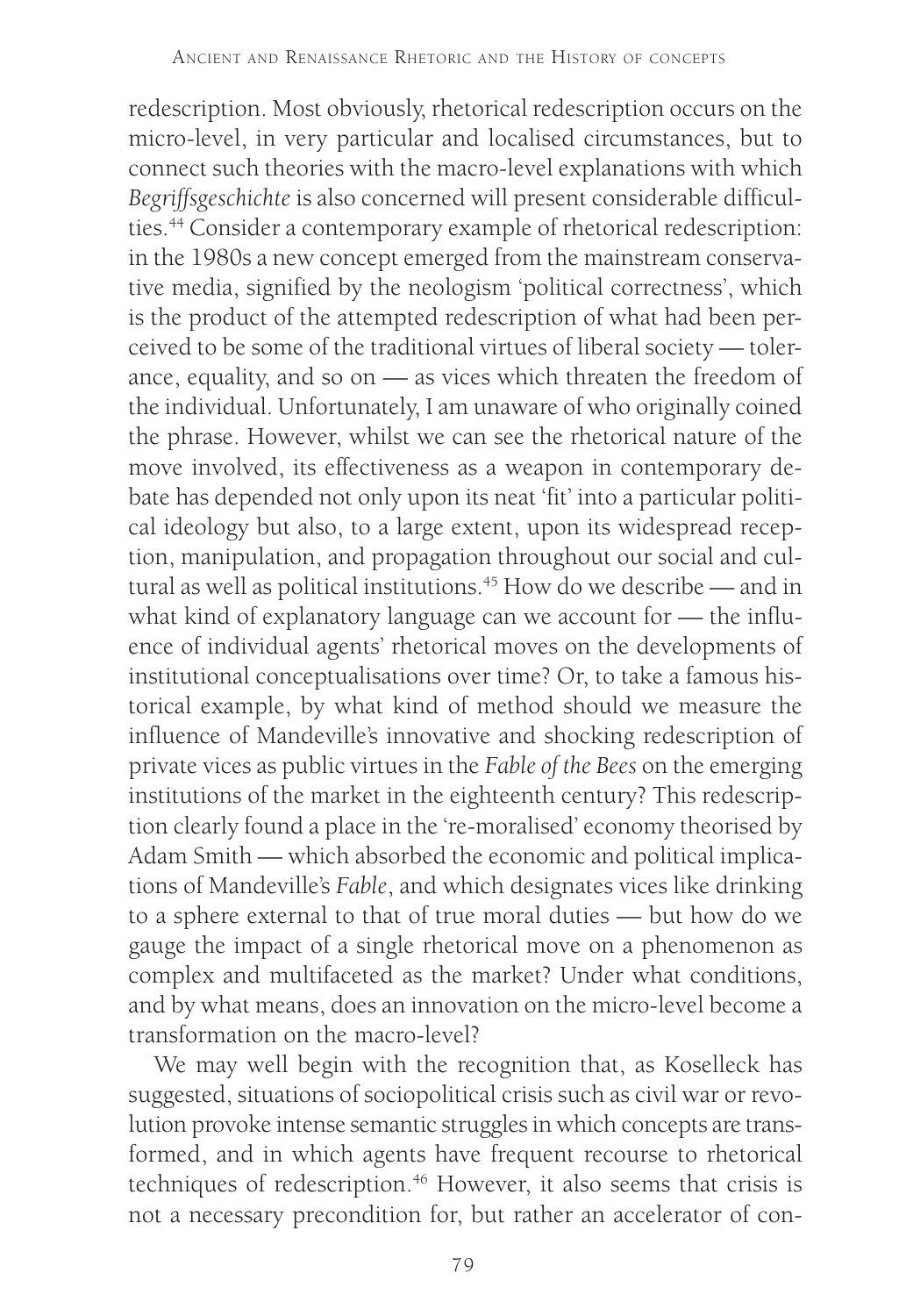ceptual change, since the meanings of concepts (as both Koselleck and Skinner agree) are *always* contested. A Hobbesian would indeed argue the opposite, that it is semantic confusion that produces crisis, not *vice versa*. It also seems that when every concept put to a particular ideological use enters the domain of public discourse, that concept not only gains a new historical layer of meaning, but is also liable to be transformed, possibly in unintended ways, in its reception. To answer such questions systematically, and to account more fully for the process of conceptual change in history, we would need to integrate rhetorical analysis of persuasive moves with concepts to extralinguistic explanations from social and political history. A step towards bridging the gap between the two could be taken by developing a historicised hermeneutics of reception that attends to the creative function of rhetorical strategies on the level of the public's horizon of expectations.<sup>47</sup> Unfortunately, there is no distinct ancient or Renaissance tradition devoted to this.

### Notes

- <sup>1</sup> This is a slightly revised version of a paper delivered at the annual conference of the History of Concepts Group in Tampere on 28 June 2001. I would like to thank the audience on this occasion for their perceptive comments, and also Iain McDaniel, Kari Palonen, and Quentin Skinner for their incisive and constructive suggestions on an earlier draft.
- <sup>2</sup> By the term 'Renaissance' in this essay I mean to indicate not simply a chronological period, but the early modern project — most strongly associated with European humanism — of recovering and investigating ancient knowledge.
- <sup>3</sup> For recent appraisals of the *Rhetoric* see Amélie Oksenberg Rorty (ed.), *Essays on Aristotle's 'Rhetoric'* (Berkeley, 1996). For its influence on subsequent rhetorical traditions see William W. Fortenbaugh and David M. Mirhady (eds.), *Peripatetic Rhetoric after Aristotle* (New Brunswick and London, 1994).
- 4 Aristotle, *The 'Art' of Rhetoric* 1.2.1 (1355b), trans. J. H. Freese (London, 1926).
- <sup>5</sup> *Phaedrus* 261a; see also ibid., 271c.
- <sup>6</sup> Aristotle, *The Nicomachean Ethics* 6.4 (1140a), trans. H. Rackham (London, 1934).
- <sup>7</sup> *Gorgias* 463a-465c, trans. W. F. M. Lamb (London, 1925).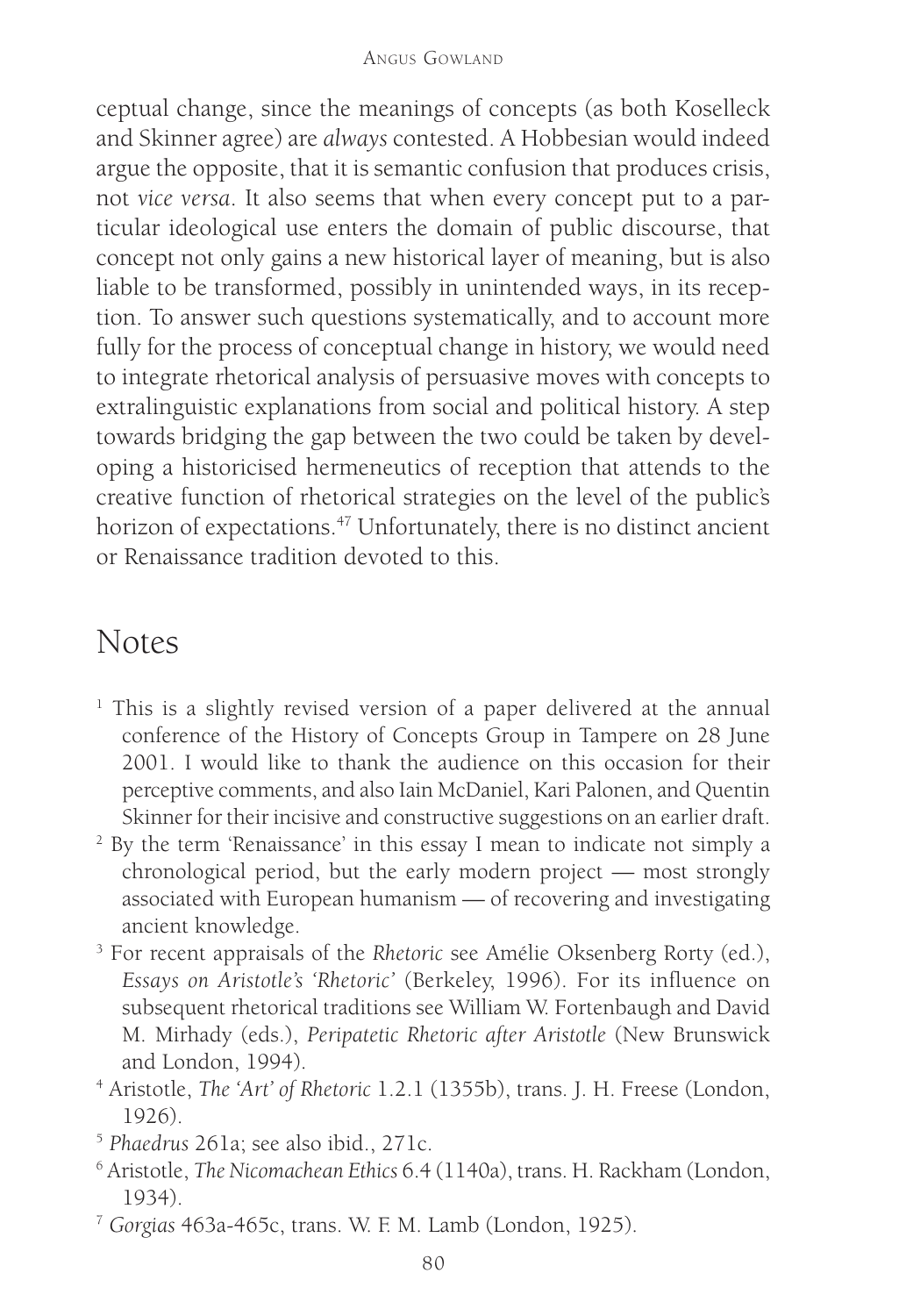- <sup>8</sup> *Rhetoric* 1.1.1 (1354a).
- <sup>9</sup> *Rhetoric* 1.1.12 (1355a).
- $10$  In extreme situations, of course  $-$  as when a car crashes, or demagogy — some are tempted to blame the instrument as well as its user.
- <sup>11</sup>*Rhetoric* 1.1.12 (1355a).
- <sup>12</sup>*Rhetoric* 1.2.12 (1357a), 3.1.6 (1404a).
- 13 See Ian Maclean, *The Renaissance Notion of Woman: A study in the fortunes of scholasticism and medical science in European intellectual life* (Cambridge, 1980), 49-55.
- <sup>14</sup>*Rhetoric* 1.1.12 (1355a).
- 15 Related in Plutarch, *On Stoic Self-Contradictions* 1034e.
- 16 See Thomas Sloane, 'Rhetorical Education and the Two-Sided Argument', in H. Plett (ed.), *Renaissance-Rhetorik* (Berlin, 1993).
- 17 See, for example, Aphthonius, *Progymnasmata*, trans. Rudolph Agricola and Johannes Catanaeus, with a commentary by Reinhard Lorich (London, 1575), fols. 64r-80r.
- <sup>18</sup>*Ad C. Herennium de ratione dicendi* 1.8.12, ed. and trans. Harry Caplan (London, 1954); cf. Quintilian, *Institutio oratoria* 4.2.111-124.
- 19 Aristotle, *Topica* 7.5 (155a3-4ff.); Cicero, *De inventione* 1.8.2; Quintilian, *Institutio oratoria* 7.3.1; *Ad Herennium* 4.25.35.
- <sup>20</sup>*Ad Herennium* 26.35.
- 21 Friedrich Nietzsche, *On the Genealogy of Morality*, trans. Carol Diethe (Cambridge, 1994), 2.13, 24.
- <sup>22</sup>*Rhetoric* 3.1.5-6 (1404a).
- 23 See Lawrence D. Green, 'Aristotle's *Rhetoric* and Renaissance Views of the Emotions', in P. Mack (ed.), *Renaissance Rhetoric* (London, 1994).
- 24 Richard Lockwood, *The Reader's Figure: Epideictic rhetoric in Plato, Aristotle, Bossuet, Racine and Pascal* (Geneva, 1996), 84-99.
- <sup>25</sup> On this matter, Quentin Skinner has pointed out to me the potential significance of the fact that Austin was himself educated in the major texts of classical rhetoric.
- <sup>26</sup> For the case of England, see Lawrence D. Green, 'Rhetoric', in D. Sedge (ed.), *The Cambridge Bibliography of English Literature, Vol. 2: 1500-1700*, 3rd ed. (Cambridge, forthcoming).
- <sup>27</sup>*Nicomachean Ethics* 6.2.2-5 (1139a-b).
- <sup>28</sup>*Rhetoric* 1.2.7 (1356a).
- <sup>29</sup>*Nicomachean Ethics* 6.5.1-8 (1140a-b), 6.7.6-8.9 (1141b- 1142a), 10.9.23 (1181b). Cf. Hans-Georg Gadamer, *Truth and Method*, 2nd ed., trans. Joel Weinsheimer and Donald G. Marshall (London, 1975), 281, and Chantal Mouffe, 'Radical Democracy: Modern or postmodern?', in A. Ross (ed.), *Universal Abandon? The politics of postmodernism* (Edinburgh, 1988), 36.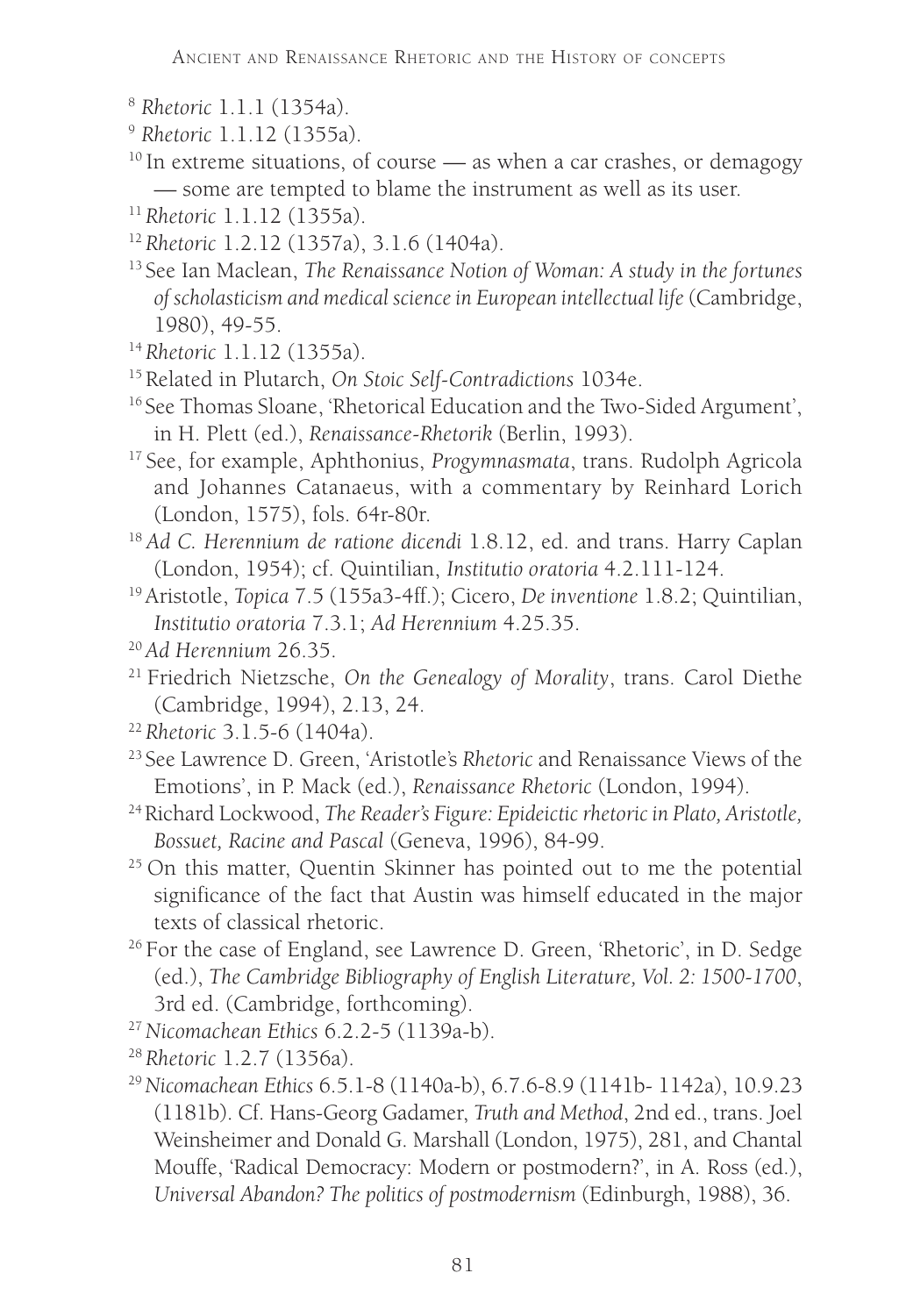- 30 See, for example, Quentin Skinner, 'A Reply to My Critics', in James Tully (ed.), *Meaning and Context: Quentin Skinner and his* critics (London, 1988), 286; id., *Liberty Before Liberalism* (Cambridge, 1998), 116-20, esp. 120; Melvin Richter, '*Begriffsgeschichte* in Theory and Practice: Reconstructing the history of political concepts and languages', in Willem Melching and Wyger Velema (eds.), *Main Trends in Cultural History: Ten essays* (Amsterdam, 1994), 126; id., *The History of Social and Political Concepts* (New York and Oxford, 1995), 159. The rhetorical dimensions of Skinnerian intellectual history are thoughtfully explored in Kari Palonen, 'Quentin Skinner's Rhetoric of Conceptual Change', *History of the Human Sciences* 10.2 (1997), 61-80, esp. 67-9. For a recent implementation of an engaged *Ideologiekritik* in a similar mould see Raymond Geuss, *History and Illusion in Politics* (Cambridge, 2001).
- 31 Aristotle, *De anima* 1.1 (402b25-403a2).
- 32 See Galen, *On the Therapeutic Method* 1.3.13, 1.4.6, 1.5.2-10, trans. R. J. Hankinson (Oxford, 1991) and *To Thrasyboulos* 1.806- 807, in *Selected Works*, trans. P. N. Singer (Oxford and New York, 1997).
- <sup>33</sup>*De cive* 17.12; Quentin Skinner, *Reason and Rhetoric in the Philosophy of Hobbes* (Cambridge, 1996), 317-18.
- 34 Cicero, *De inventione* 1.8.2.
- <sup>35</sup> The term 'definition' may today no longer carry explicitly Aristotelian scientific meaning, but it still operates in common usage in a logical manner that is derived from its Latin etymology: it should settle a controversy 'definitively', bringing all dispute to an end.
- <sup>36</sup>*Sovereign Virtue: The theory and practice of equality* (Cambridge, Mass., 2001).
- <sup>37</sup>*Institutio oratoria* 8.18-32; see also ibid., 8.4.26, 8.3.30, 10.7.22 and Horace, *Ars poetica* 311: "verbaque provisam rem non invita sequentur".
- <sup>38</sup> The following account of redescription is heavily indebted to Skinner, *Reason and Rhetoric*, 138-80.
- <sup>39</sup> See Quentin Skinner, 'Moral Ambiguity and the Renaissance Art of Eloquence', *Essays in Criticism* 44 (1994), 267-92.
- <sup>40</sup>*The Garden of Eloquence* (London, 1593), 168.
- 41 This is the implication in Cicero, *De partitione oratoria* 23.81 and Quintilian, *Institutio oratoria* 3.7.25.
- <sup>42</sup>*Reason and Rhetoric,* 170-71.
- 43 See Aristotle, *Rhetoric* 3.2.4 (1404b).
- 44 For the micro- and macro-level dimensions of historical explanation in *Begriffsgeschichte* see Kari Palonen, 'An Application of Conceptual History to Itself: From method to theory in Reinhart Koselleck's *Begriffsgeschichte*', *Finnish Yearbook of Political Thought* 1 (1997), 49-59.